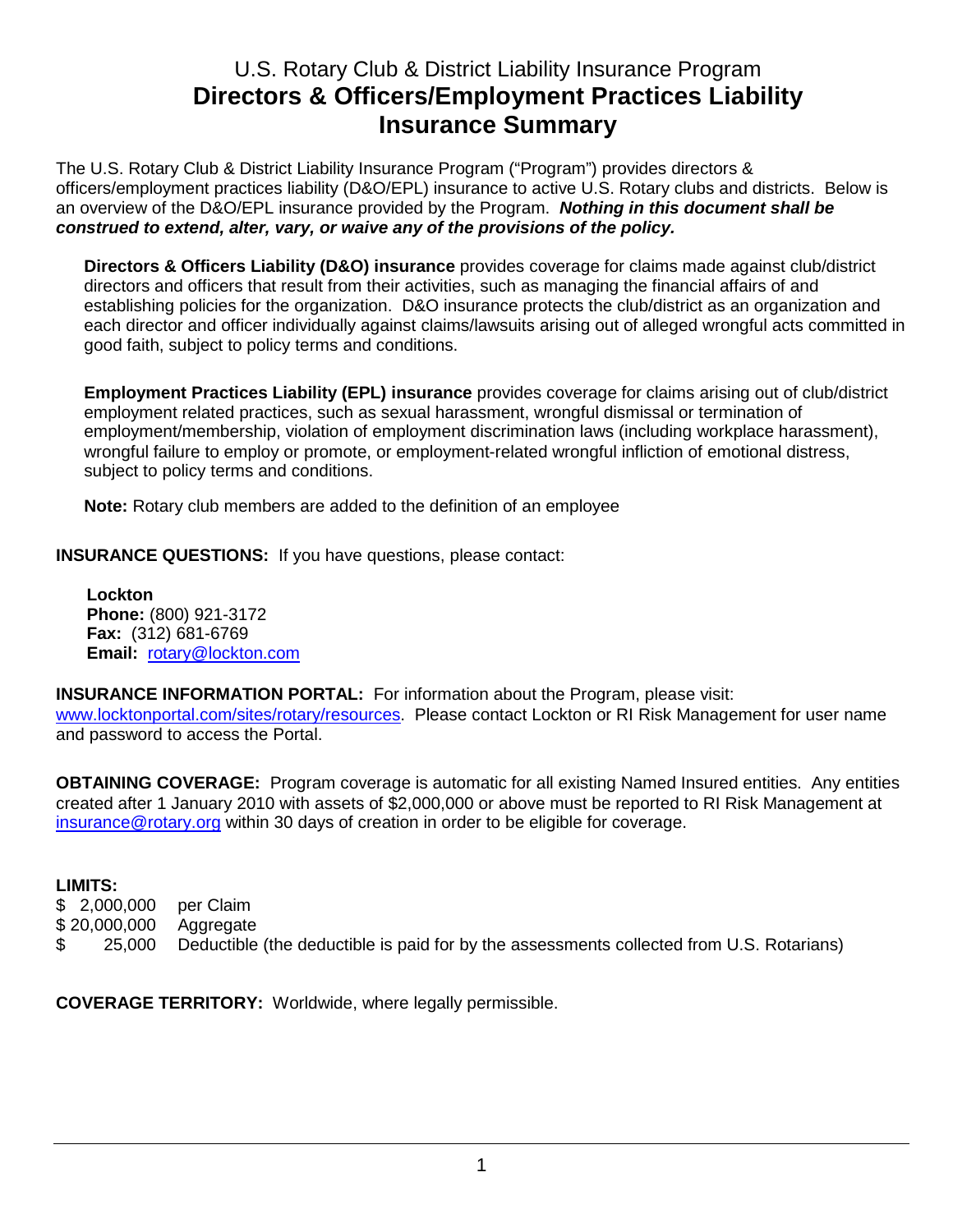**NAMED INSURED ENTITIES:** The following Rotary organizations in the U.S. and its territories and possessions are named insureds under the Program:

- Rotary clubs (including newly chartered Rotary clubs)
- Rotary districts
- Rotary club foundations**\***
- Rotary district foundations**\***
- Interact and Rotaract clubs
- Rotary Community Corps
- Certified youth exchange organizations (certified by Rotary International)
- RYLA (Rotary Youth Leadership Awards)
- President-elect training seminar organizations (including multi-district organizations).

Insureds include any past, present or future director, trustee, officer, employee or volunteer of the Named Insured Entities, or any member of the staff, faculty or duly constituted committee of the Named Insured Entities.

\* In order for a **Rotary club foundation** or **Rotary district foundation** to be covered as a Named Insured Entity, it must meet all of the following criteria:

- Be 100% controlled by a U.S. Rotary club or district
- All of its principals, officers, and board members must be Rotary club members, other than honorary
- Be income tax exempt under section 501(c)(3) of the Internal Revenue Code
- Operate with the sole purpose of raising funds and giving monetary grants to other charitable organizations and/or individuals
- Does not operate programs, charitable or otherwise

**ENTITIES NOT INSURED:** Below are some of the organizations that are not insured under the Program:

- Provisional Rotary clubs
- Fellowship organizations
- Rotary Action Groups
- Inner Wheel organizations
- Gift of Life organizations
- Youthact, Earlyact or similar organizations
- Youth exchange organizations not certified by Rotary International
- Other entities created by insureds (other than the organizations listed under Named Insured)

**INCIDENT REPORTING:** Clubs/districts must **immediately** notify RI Risk Management of any D&O or EPL claim of an alleged Wrongful Act made against the club/district. Timely reporting will ensure the claim is not denied by insurance company based on late reporting and it allows for proper investigation and/or defense. Please contact RI Risk Management by e-mail claims@rotary.org to report an incident.

**NOTE: DO NOT admit liability** or suggest compensation will be offered. Do not try to handle the claim without the assistance of the insurance company. You could jeopardize coverage if you assume any obligation or offer, agree to any settlement, or pay any legal or medical costs.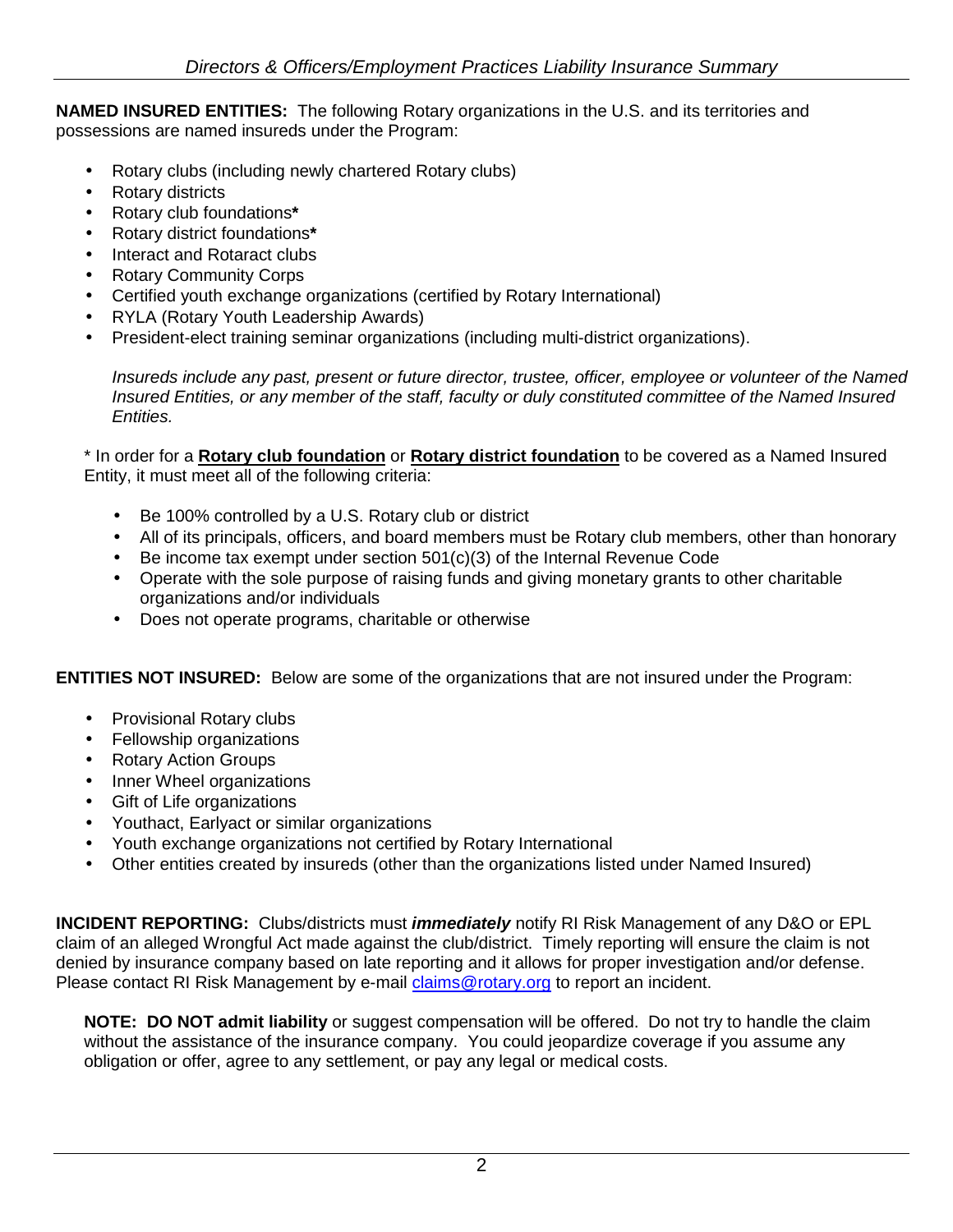## **DEFINITIONS:** See the D&O/EPL policies for a complete list of definitions.

**D&O Claim:** Includes any of the following actions against any Insured for a Wrongful Act:

- A written demand for monetary or non-monetary or injunctive relief commenced by the Insured's receipt of such demand, including written demand that the Insured toll or waive a statute of limitations
- A civil proceeding commenced by the service of a complaint or similar pleading
- A criminal proceeding commenced by a return of an indictment, information or similar document
- An administrative or regulatory proceeding commenced by the filing of a notice of charges or similar document
- A civil, criminal, administrative or regulatory investigation commenced by the service upon or other receipt by the Insured Person of a target letter or other written notice from the investigating authority identifying by name the Insured Person as an individual against whom a proceeding may be commenced
- An official request for the Extradition or the execution of a warrant for the arrest of any Insured Person where such execution is an element of Extradition
- An arbitration or mediation proceeding against any Insured.

**Employment Practices Claim:** A claim brought and maintained against an Insured for any Wrongful Act in connection with any actual or alleged:

- Breach of any express or implied employment contract
- Violation of any law or public policy concerning discrimination in employment whether based upon race, national origin, religion, sex, age, sexual preference, marital status, disability, medical leave or genetic predisposition
- Employment-related events including without limitation wrongful termination, failure or refusal to hire or promote; wrongful discipline; wrongful reference, deprivation of career opportunity, demotion or adverse change in terms, conditions or status of employment; wrongful failure to grant tenure; humiliation; retaliation for asserting a legal right; workplace harassment; negligent hiring, retention, supervision, training or performance evaluation; and employment-related misinterpretation, defamation, invasion of privacy or infliction of emotional distress.

**Insureds:** Any one or more Insured Persons and the Named Insured Entity.

- **Insured Persons:** Any one or more past, present or future director, trustee, governor, manager, officer, employee (club members and volunteers are included in the definition of an employee), or member of duly constituted committee or board of the Named Insured Entity.
- **Wrongful Act:** Any error, misstatement, misleading statement, act, omission, neglect, or breach of duty actually or allegedly committed or attempted by any of the Insured Persons, individually or otherwise, in their capacity as such, or by the Named Insured Entity; or any matter claimed against them solely by reason of their serving in such capacity for the Named Insured Entity.

**EXCLUSIONS:** See the D&O/EPL policies for a complete list of exclusions.

- Losses brought or maintained by or on behalf of the Named Insured Entity or any Insured Person in any capacity
- Any deliberately fraudulent act or omission or any willful violation of any statute or regulation committed by such Insured, if a judgment or other final adjudication adverse to such Insured establishes such a deliberately fraudulent act or omission or willful violation